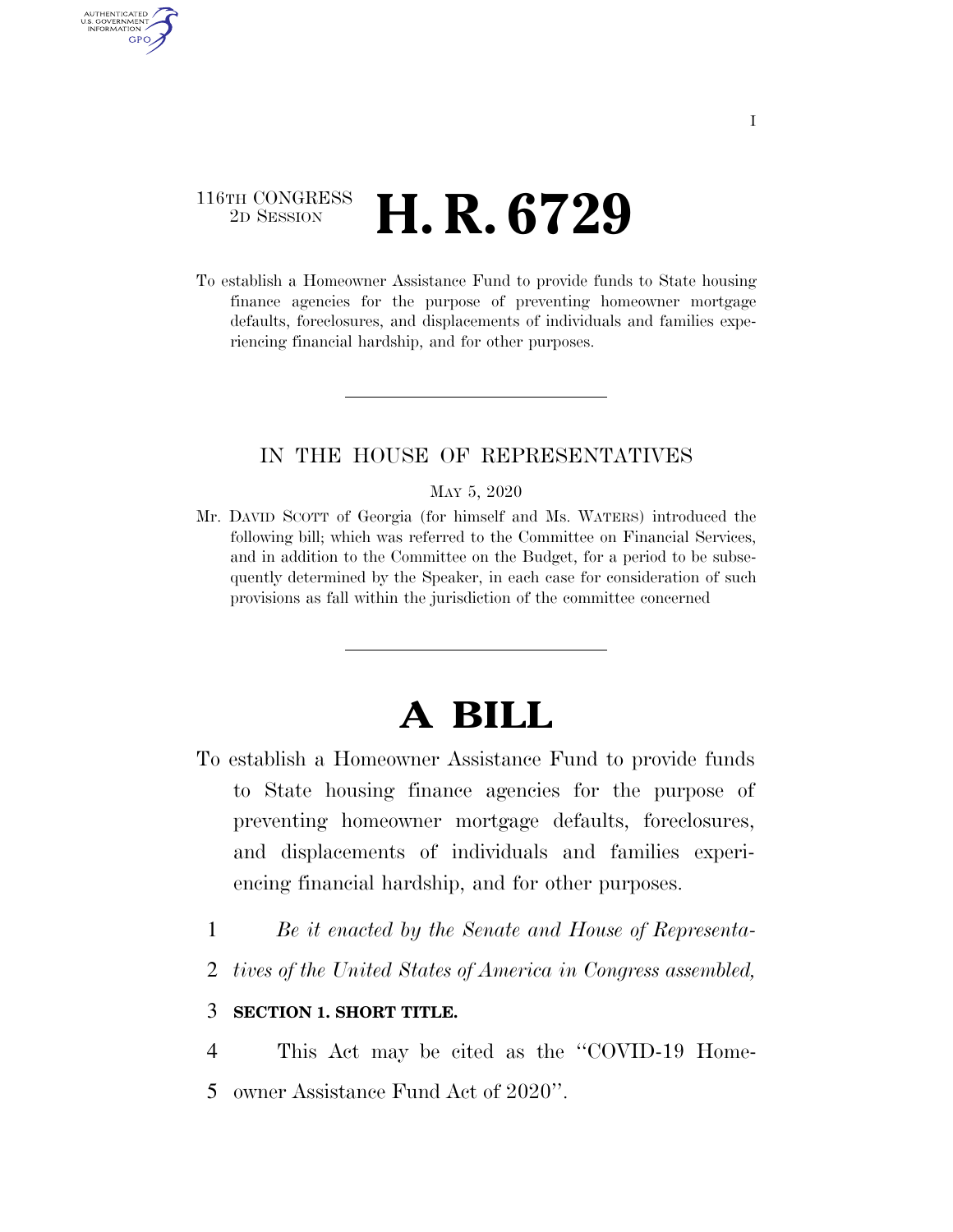### **SEC. 2. HOMEOWNER ASSISTANCE FUND.**

(a) DEFINITIONS.—In this section:

 (1) FUND.—The term ''Fund'' means the Homeowner Assistance Fund established under sub-section (b).

 (2) SECRETARY.—The term ''Secretary'' means the Secretary of the Treasury.

 (3) STATE.—The term ''State'' means any State of the United States, the District of Columbia, any territory of the United States, Puerto Rico, Guam, American Samoa, the Virgin Islands, and the Northern Mariana Islands.

 (b) ESTABLISHMENT OF FUND.—There is estab- lished at the Department of the Treasury a Homeowner Assistance Fund to provide such funds as are made avail- able under subsection (g) to State housing finance agen- cies for the purpose of preventing homeowner mortgage defaults, foreclosures, and displacements of individuals and families experiencing financial hardship after January 21, 2020.

21 (c) ALLOCATION OF FUNDS.—

 (1) ADMINISTRATION.—Of any amounts made available for the Fund, the Secretary of the Treas- ury may allocate, in the aggregate, an amount not exceeding 5 percent—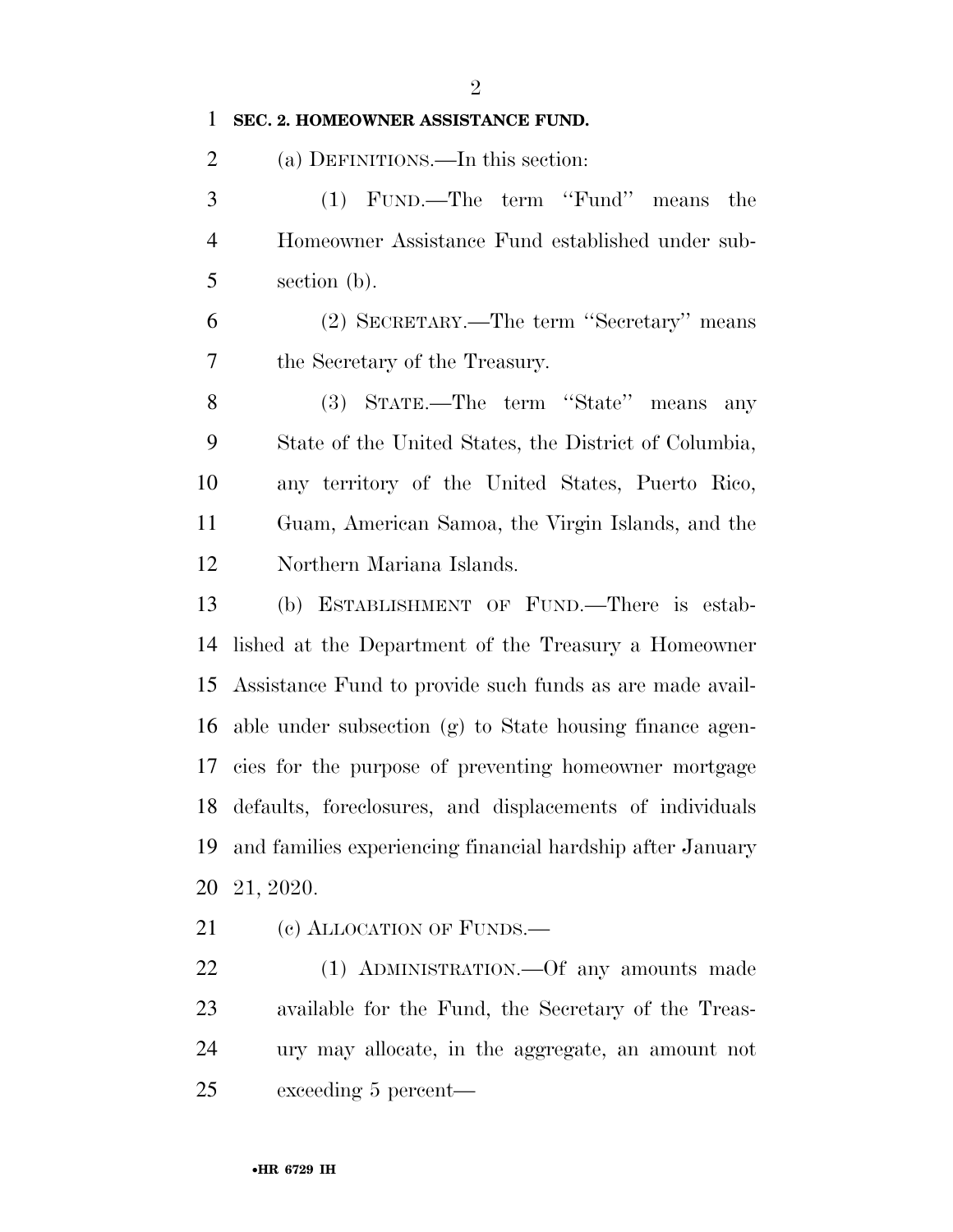- (A) to the Office of Financial Stability es- tablished under section 101(a) of the Emer- gency Economic Stabilization Act of 2008 (12 U.S.C. 5211(a)) to administer and oversee the Fund, and to provide technical assistance to States for the creation and implementation of State programs to administer assistance from the Fund; and
- (B) to the Inspector General of the De- partment of the Treasury for oversight of the program under this section.

 (2) FOR STATES.—The Secretary shall establish such criteria as are necessary to allocate the funds available within the Fund for each State. The Sec- retary shall allocate such funds among all States taking into consideration the number of unemploy- ment claims within a State relative to the nationwide number of unemployment claims.

 (3) SMALL STATE MINIMUM.—The amount allo- cated for each State shall not be less than \$250,000,000.

22 (4) SET-ASIDE FOR INSULAR AREAS.—Notwith- standing any other provision of this section, of the amounts appropriated under subsection (g), the Sec-retary shall reserve \$200,000,000 to be disbursed to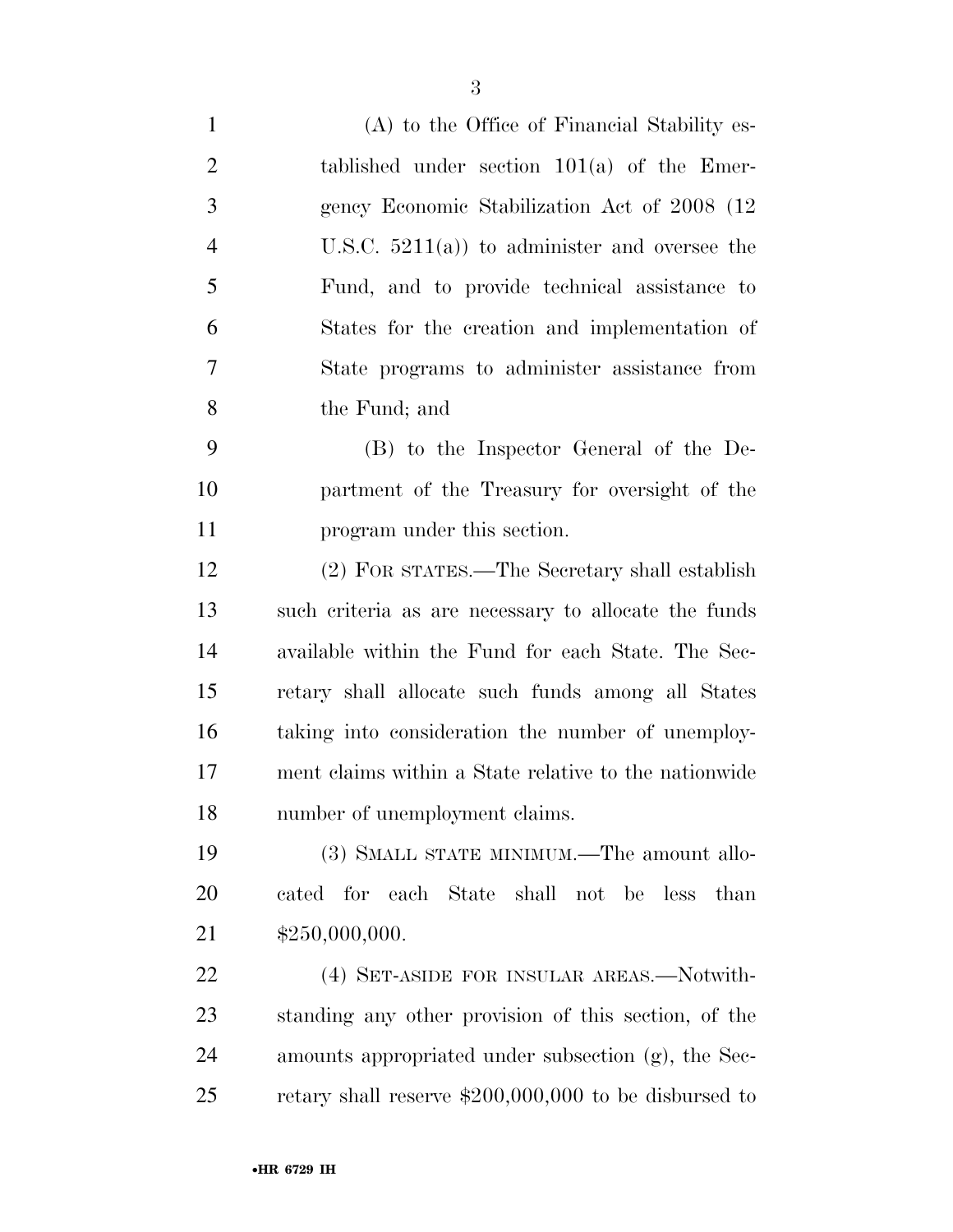| $\mathbf{1}$   | Guam, American Samoa, the Virgin Islands, and the     |
|----------------|-------------------------------------------------------|
| $\overline{2}$ | Northern Mariana Islands based on each such terri-    |
| 3              | tory's share of the combined total population of all  |
| $\overline{4}$ | such territories, as determined by the Secretary. For |
| 5              | the purposes of this paragraph, population shall be   |
| 6              | determined based on the most recent year for which    |
| 7              | data are available from the United States Census      |
| 8              | Bureau.                                               |
| 9              | (5) SET-ASIDE FOR INDIAN TRIBES AND NATIVE            |
| 10             | HAWAIIANS.                                            |
| 11             | (A) INDIAN TRIBES.—Notwithstanding any                |
| 12             | other provision of this section, of the amounts       |
| 13             | appropriated under subsection (g), the Sec-           |
| 14             | retary shall use 5 percent to make grants in ac-      |
| 15             | cordance with subsection (f) to eligible recipi-      |
| 16             | ents for the purposes described in subsection         |
| 17             | (e)(1).                                               |
| 18             | (B) NATIVE HAWAIIANS.—Of the funds set                |
| 19             | aside under subparagraph (A), the Secretary           |
| 20             | shall use 0.3 percent to make grants to the De-       |
| 21             | partment of Hawaiian Home Lands in accord-            |
| 22             | ance with subsection (f) for the purposes de-         |
| 23             | scribed in subsection $(e)(1)$ .                      |
|                |                                                       |

24 (d) DISBURSEMENT OF FUNDS.—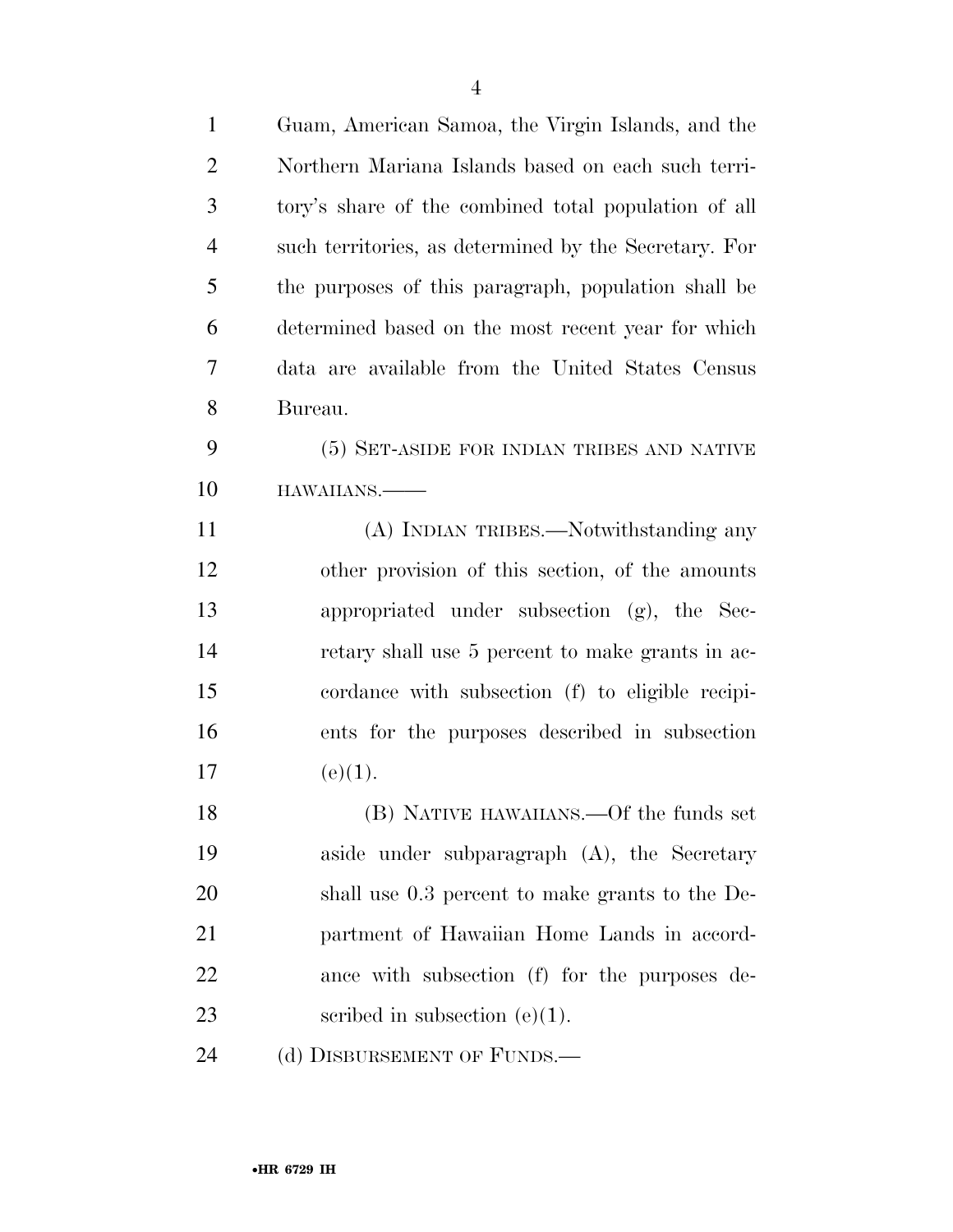(1) ADMINISTRATION.—Except for amounts made available for assistance under subsection (f), State housing finance agencies shall be primarily re- sponsible for administering amounts disbursed from the Fund, but may delegate responsibilities and sub- allocate amounts to community development finan- cial institutions and State agencies that administer Low-Income Home Energy Assistance Program of the Department of Health and Human Services. (2) NOTICE OF FUNDING.—The Secretary shall

 provide public notice of the amounts that will be made available to each State and the method used for determining such amounts not later than the ex- piration of the 14-day period beginning on the date of the enactment of this Act of enactment.

(3) SHFA PLANS.—

 (A) ELIGIBILITY.—To be eligible to receive funding allocated for a State under the section, a State housing finance agency for the State shall submit to the Secretary a plan for the im- plementation of State programs to administer, in part or in full, the amount of funding the State is eligible to receive, which shall provide for the commencement of receipt of applications by homeowners for assistance, and funding of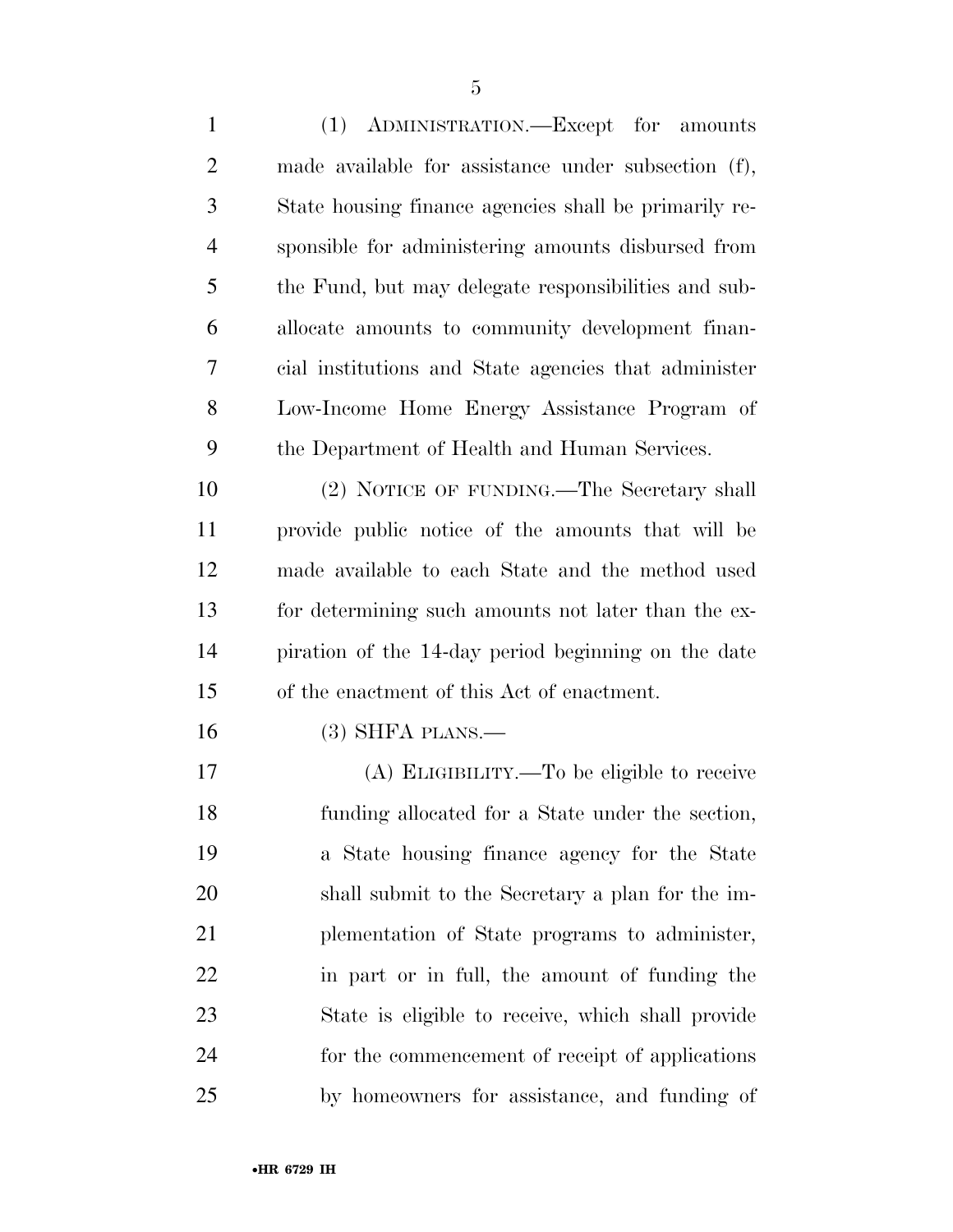| $\mathbf{1}$   | such applications, not later than the expiration |
|----------------|--------------------------------------------------|
| $\overline{2}$ | of the 6-month period beginning upon the ap-     |
| 3              | proval under this paragraph of such plan.        |
| 4              | (B) MULTIPLE PLANS.—A State housing              |
| 5              | finance agency may submit multiple plans, each   |
| 6              | covering a separate portion of funding for       |
| 7              | which the State is eligible.                     |
| 8              | (C) TIMING.—The Secretary shall approve          |
| 9              | or disapprove a plan within 30 days after the    |
| 10             | plan's submission and, if disapproved, explain   |
| 11             | why the plan could not be approved.              |
| 12             | (D) DISBURSEMENT UPON APPROVAL.—                 |
| 13             | The Secretary shall disburse to a State housing  |
| 14             | finance agency the appropriate amount of fund-   |
| 15             | ing upon approval of the agency's plan.          |
| 16             | (E) AMENDMENTS.—A State housing fi-              |
| 17             | nance agency may subsequently amend a plan       |
| 18             | that has previously been approved, provided      |
| 19             | that any plan amendment shall be subject to      |
| 20             | the approval of the Secretary. The Secretary     |
| 21             | shall approve any plan amendment or dis-         |
| 22             | approve such amendment explain why the plan      |
| 23             | amendment could not be approved within 45        |
| 24             | days after submission to the Secretary of such   |
| 25             | amendment.                                       |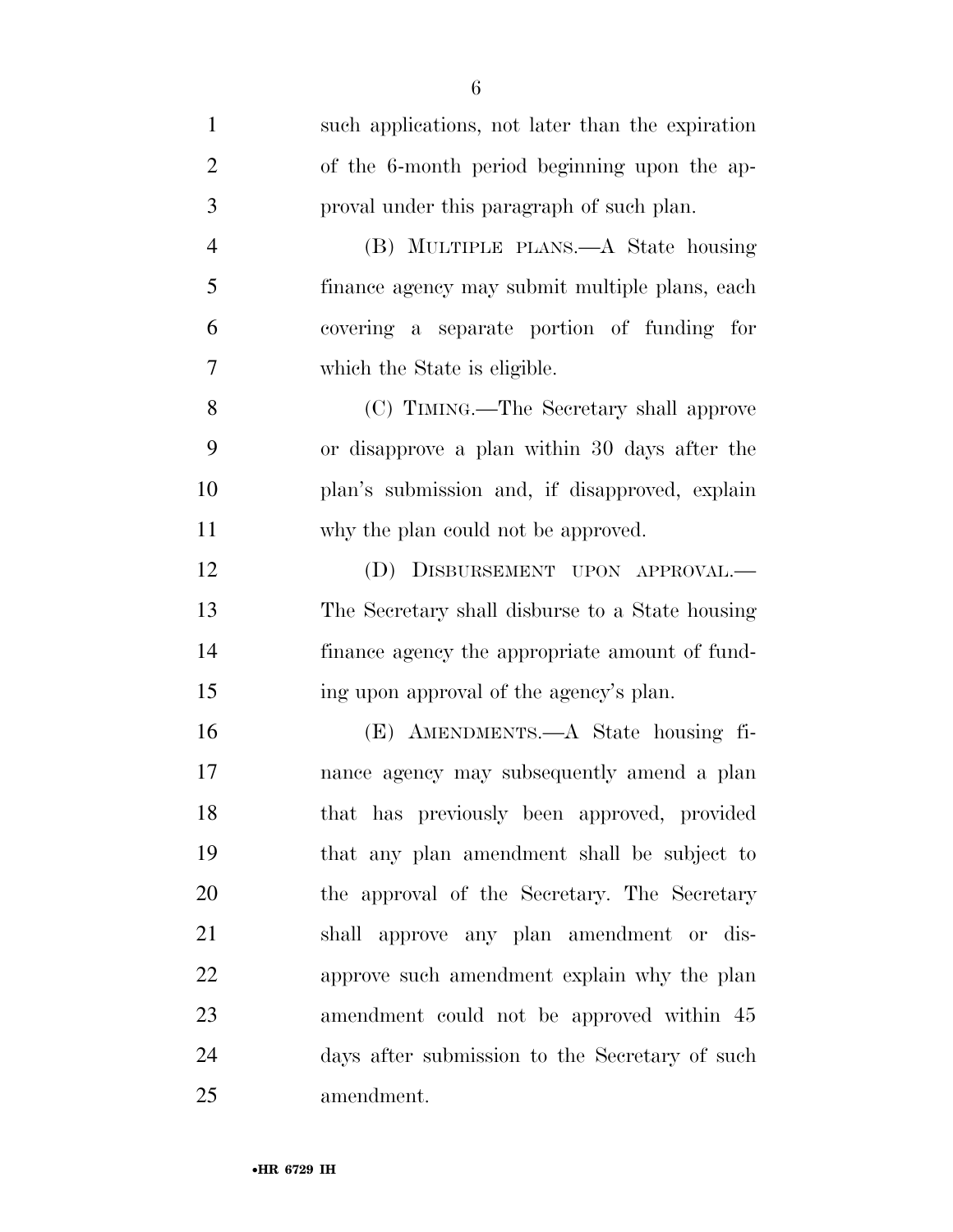| $\mathbf{1}$   | (F) TECHNICAL ASSISTANCE.—The Sec-                   |
|----------------|------------------------------------------------------|
| $\overline{2}$ | retary shall provide technical assistance for any    |
| 3              | State housing finance agency that twice fails to     |
| 4              | have a submitted plan approved.                      |
| 5              | (e) PERMISSIBLE USES OF FUND.—                       |
| 6              | (1) IN GENERAL.—Funds made available to              |
| 7              | State housing finance agencies pursuant to this sec- |
| 8              | tion may be used for the purposes established under  |
| 9              | subsection (b), which may include—                   |
| 10             | (A) mortgage payment assistance, includ-             |
| 11             | ing financial assistance to allow a borrower to      |
| 12             | reinstate their mortgage or to achieve a more        |
| 13             | affordable mortgage payment, which may in-           |
| 14             | clude principal reduction or rate reduction, pro-    |
| 15             | vided that any mortgage payment assistance is        |
| 16             | tailored to a borrower's needs and their ability     |
| 17             | to repay, and takes into consideration the loss      |
| 18             | mitigation options available to the borrower;        |
| 19             | (B) assistance with payment of taxes, haz-           |
| 20             | ard insurance, flood insurance, mortgage insur-      |
| 21             | ance, or homeowners' association fees;               |
| 22             | (C) utility payment assistance, including            |
| 23             | electric, gas, water, and internet service, includ-  |
| 24             | ing broadband internet access service (as such       |
| 25             | term is defined in section $8.1(b)$ of title 47,     |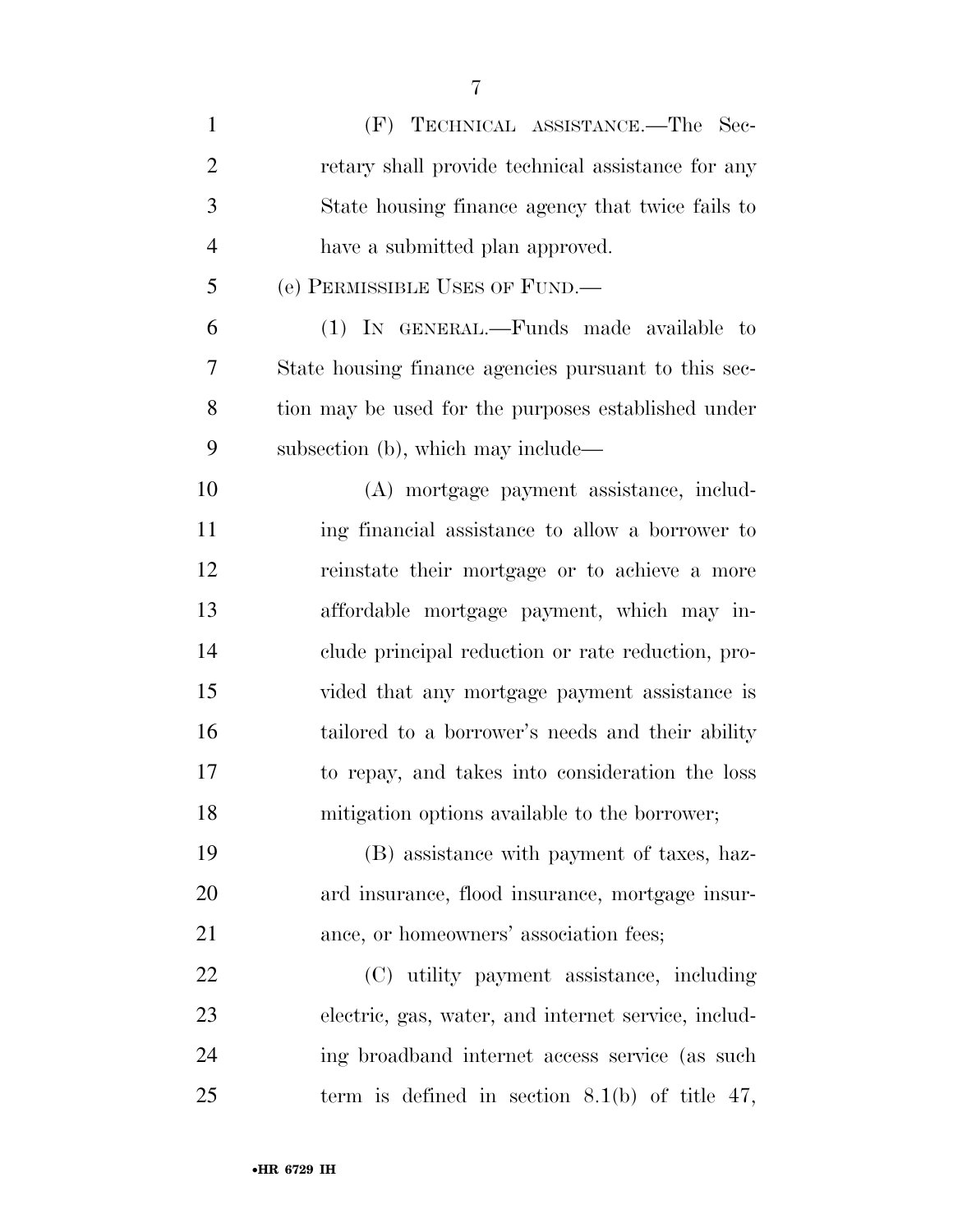Code of Federal Regulations (or any successor 2 regulation);

 (D) reimbursement of funds expended by a State or local government during the period be- ginning on January 21, 2020, and ending on the date that the first funds are disbursed by the State under the Fund, for the purpose of providing housing or utility assistance to indi- viduals or otherwise providing funds to prevent foreclosure or eviction of a homeowner or pre- vent mortgage delinquency or loss of housing or critical utilities as a response to the coronavirus disease 2019 (COVID–19) pandemic; and

 (E) any other assistance for homeowners to prevent eviction, mortgage delinquency or de- fault, foreclosure, or the loss of essential utility services.

(2) TARGETING.—

 (A) REQUIREMENT.—Not less than 60 per- cent of amounts made available for each State or other entity allocated amounts under sub- section (c) shall be used for activities under paragraph (1) that assist homeowners having incomes equal to or less than 80 percent of the area median income.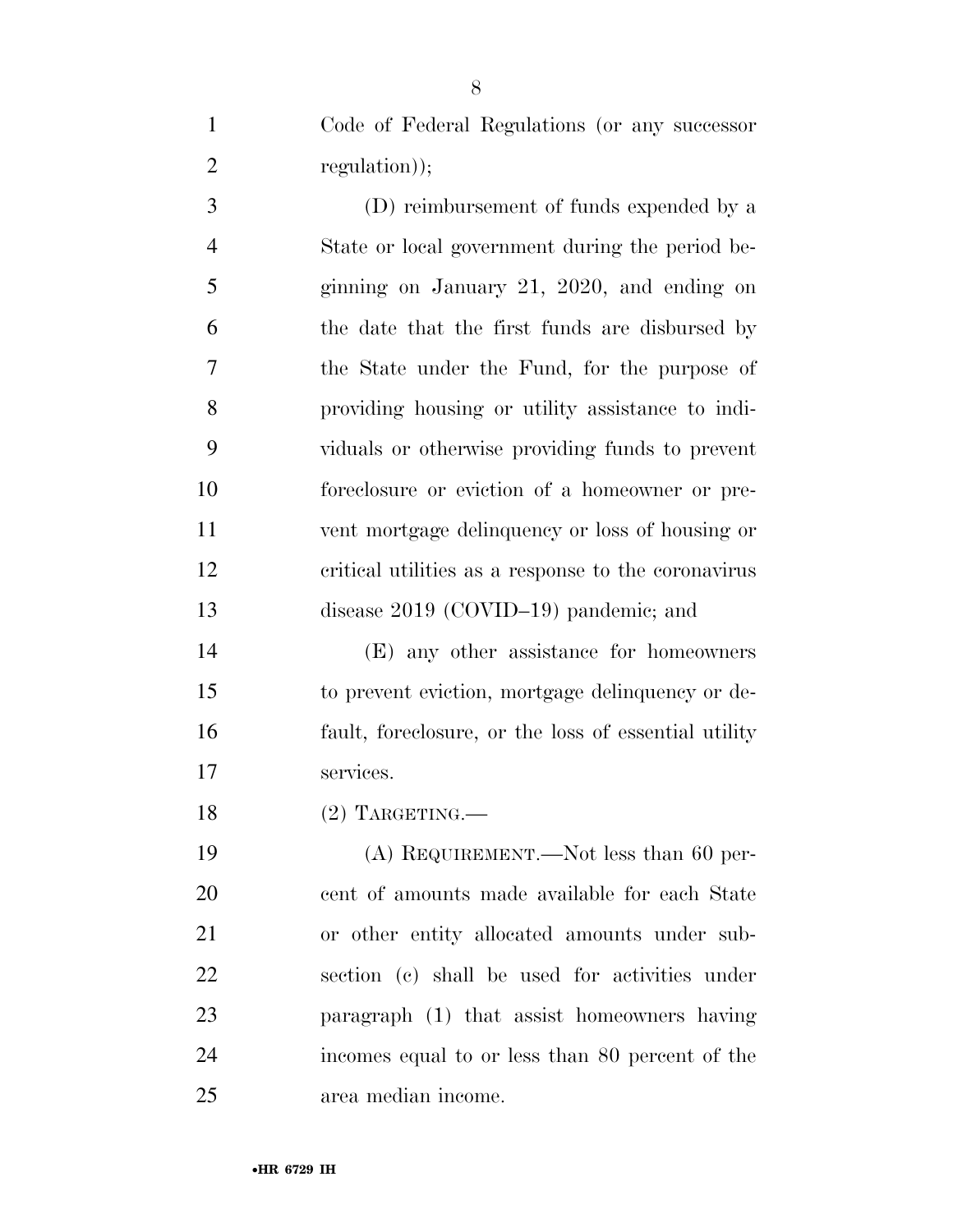(B) DETERMINATION OF INCOME.—In de- termining the income of a household for pur- poses of this paragraph, income shall be consid- ered to include only income that the household is receiving at the time of application for assist- ance from the Fund and any income recently terminated shall not be included, except that for purposes of households receiving assistance for arrearages income shall include only the income that the household was receiving at the time such arrearages were incurred.

 (C) LANGUAGE ASSISTANCE.—Each State housing finance agency or other entity allocated amounts under subsection (c) shall make avail- able to each applicant for assistance from amounts from the Fund language assistance in any language that such language assistance is available in and shall provide notice to each such applicant that such language assistance is available.

21 (3) ADMINISTRATIVE EXPENSES.—Not more than 15 percent of the amount allocated to a State pursuant to subsection (c) may be used by a State housing financing agency for administrative ex-penses. Any amounts allocated to administrative ex-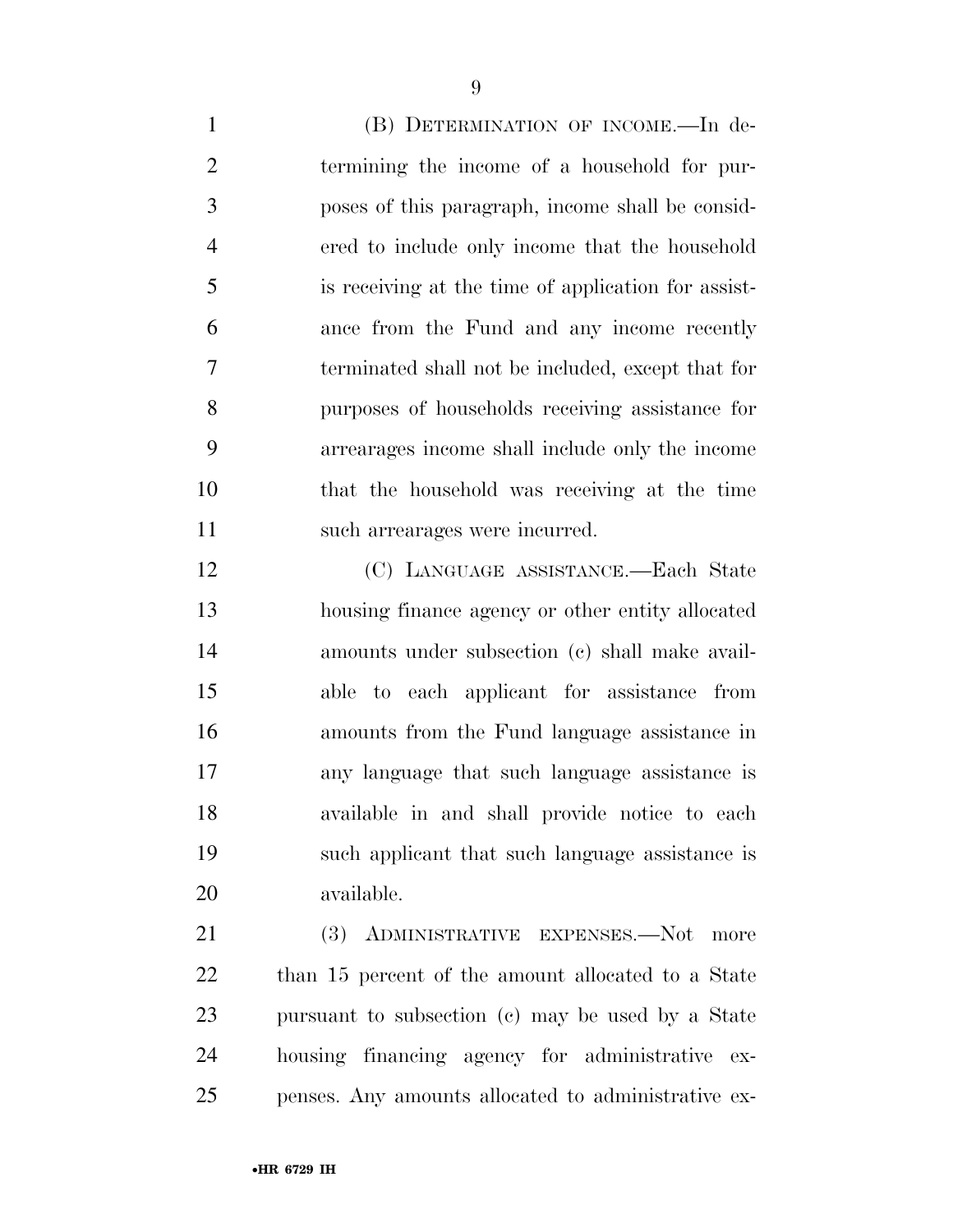| 1              | penses that are no longer necessary for administra- |
|----------------|-----------------------------------------------------|
| $\overline{2}$ | tive expenses may be used in accordance with para-  |
| 3              | $graph(1)$ .                                        |
| $\overline{4}$ | (f) TRIBAL AND NATIVE HAWAIIAN ASSISTANCE.-         |
| 5              | (1) DEFINITIONS.—In this subsection:                |
| 6              | (A) DEPARTMENT OF HAWAIIAN HOME                     |
| 7              | LANDS.—The term "Department of Hawaiian             |
| 8              | Home Lands" has the meaning given the term          |
| 9              | in section 801 of the Native American Housing       |
| 10             | Assistance and Self-Determination Act of 1996       |
| 11             | $(42 \text{ U.S.C. } 4221).$                        |
| 12             | (B) ELIGIBLE RECIPIENT.—The term "eli-              |
| 13             | gible recipient" means any entity eligible to re-   |
| 14             | ceive a grant under section 101 of the Native       |
| 15             | American Housing Assistance and Self-Deter-         |
| 16             | mination Act of 1996 (25 U.S.C. 4111).              |
| 17             | (2) REQUIREMENTS.—                                  |
| 18             | (A) ALLOCATION.—Except for the funds                |
| 19             | set aside under subsection $(c)(5)(B)$ , the Sec-   |
| 20             | retary shall allocate the funds set aside under     |
| 21             | subsection $(c)(5)(A)$ using the allocation for-    |
| 22             | mula described in subpart D of part 1000 of         |
| 23             | title 24, Code of Federal Regulations (or any       |
| 24             | successor regulations).                             |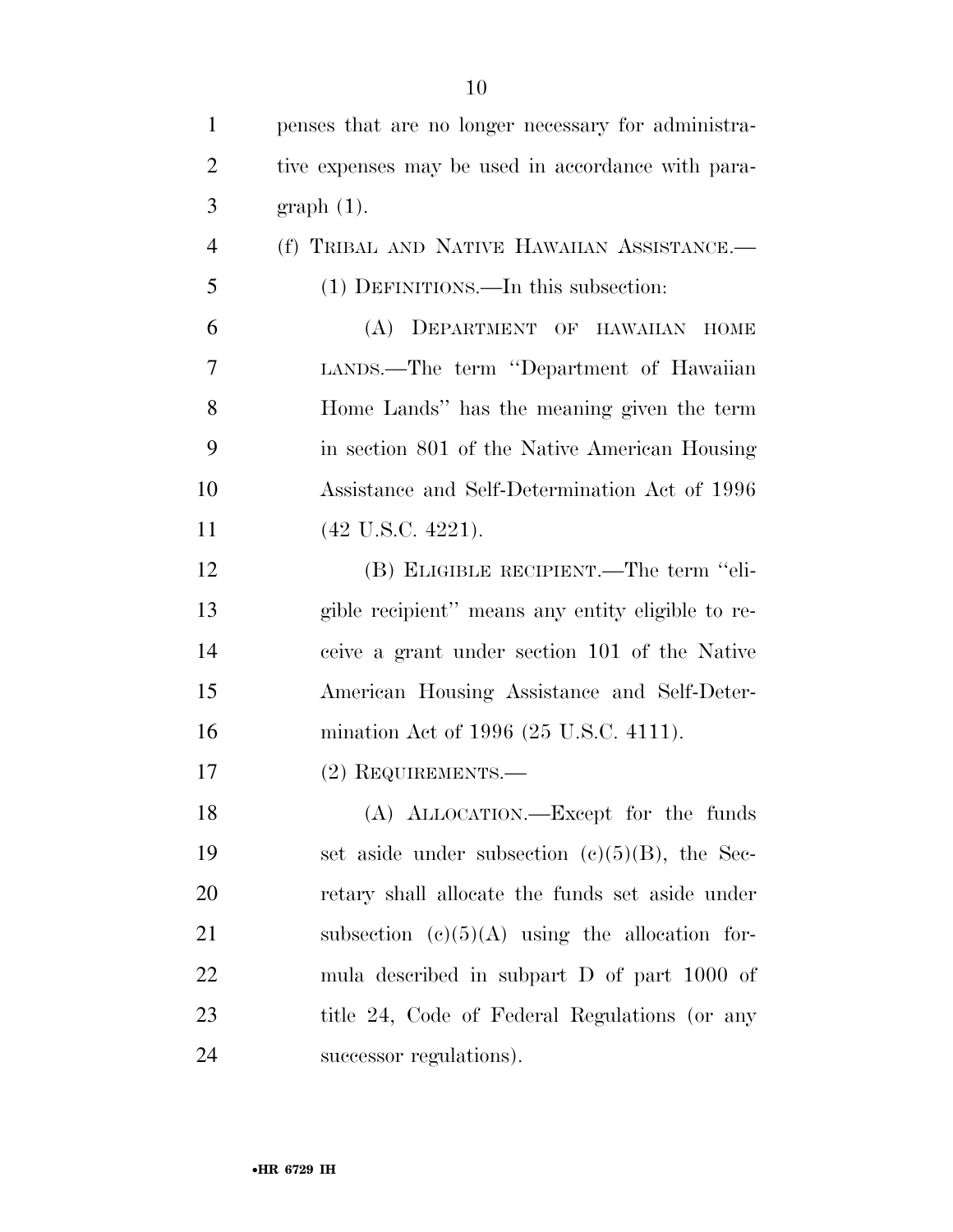| $\mathbf{1}$   | (B) NATIVE HAWAIIANS.—The Secretary                    |
|----------------|--------------------------------------------------------|
| $\overline{2}$ | shall use the funds made available under sub-          |
| 3              | section $(c)(5)(B)$ in accordance with part 1006       |
| $\overline{4}$ | of title 24, Code of Federal Regulations (or suc-      |
| 5              | cessor regulations).                                   |
| 6              | (3) TRANSFER.—The Secretary shall transfer             |
| 7              | any funds made available under subsection $(c)(5)$     |
| 8              | that have not been allocated by an eligible recipient  |
| 9              | or the Department of Hawaiian Home Lands, as ap-       |
| 10             | plicable, to provide the assistance described in sub-  |
| 11             | section (e)(1) by December 31, 2030, to the Sec-       |
| 12             | retary of Housing and Urban Development to carry       |
| 13             | out the Native American Housing Assistance and         |
| 14             | Self-Determination Act of 1996 (25 U.S.C. 4101 et      |
| 15             | $seq.$ ).                                              |
| 16             | $(g)$ FUNDING.—                                        |
| 17             | (1) APPROPRIATION.—There is appropriated,              |
| 18             | out of any funds in the Treasury not otherwise ap-     |
| 19             | propriated, to the Homeowner Assistance Fund es-       |
| 20             | tablished under subsection (b), $$75,000,000,000$ , to |
| 21             | remain available until expended or transferred or      |
| 22             | eredited under subsection (i).                         |
| 23             | EMERGENCY DESIGNATION. Amounts<br>(2)                  |
| 24             | specified under subsection (a) are designated by the   |
| 25             | Congress as being for an emergency requirement         |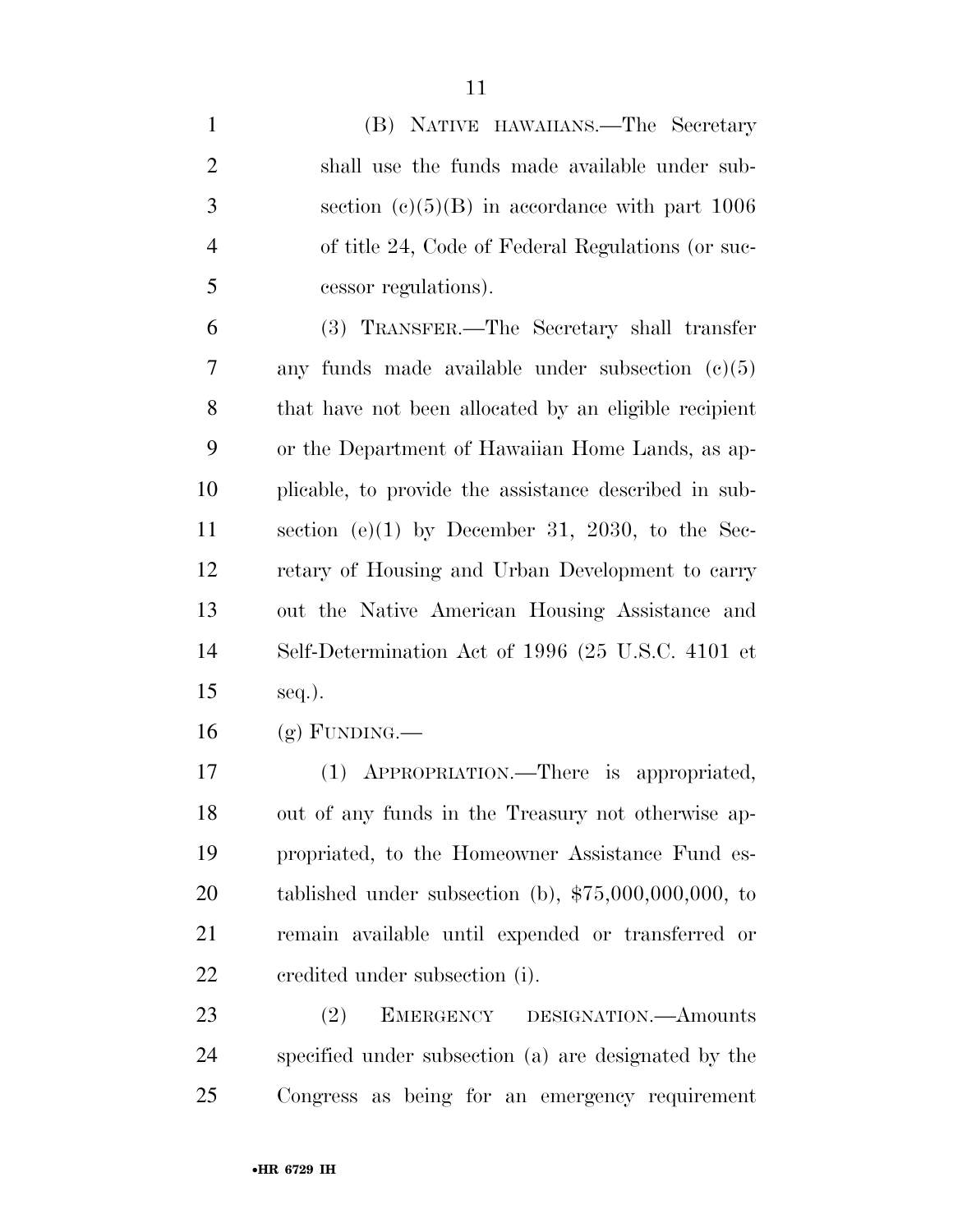1 pursuant to section  $251(b)(2)(A)(i)$  of the Balanced Budget and Emergency Deficit Control Act of 1985. (h) USE OF HOUSING FINANCE AGENCY INNOVATION FUND FOR THE HARDEST HIT HOUSING MARKETS FUNDS.—A State housing finance agency may reallocate any administrative or programmatic funds it has received as an allocation from the Housing Finance Agency Inno- vation Fund for the Hardest Hit Housing Markets created pursuant to section 101(a) of the Emergency Economic Stabilization Act of 2008 (12 U.S.C. 5211(a)) that have not been otherwise allocated or disbursed as of the date of enactment of this Act to supplement any administrative or programmatic funds received from the Housing Assist- ance Fund. Such reallocated funds shall not be considered when allocating resources from the Housing Assistance Fund using the process established under subsection (c) and shall remain available for the uses permitted and under the terms and conditions established by the contract with Secretary created pursuant to subsection (d)(1) and the terms of subsection (i).

 (i) RESCISSION OF FUNDS.—Any funds that have not been allocated by a State housing finance agency to pro- vide assistance as described under subsection (e) by De- cember 31, 2030, shall be reallocated by the Secretary in the following manner: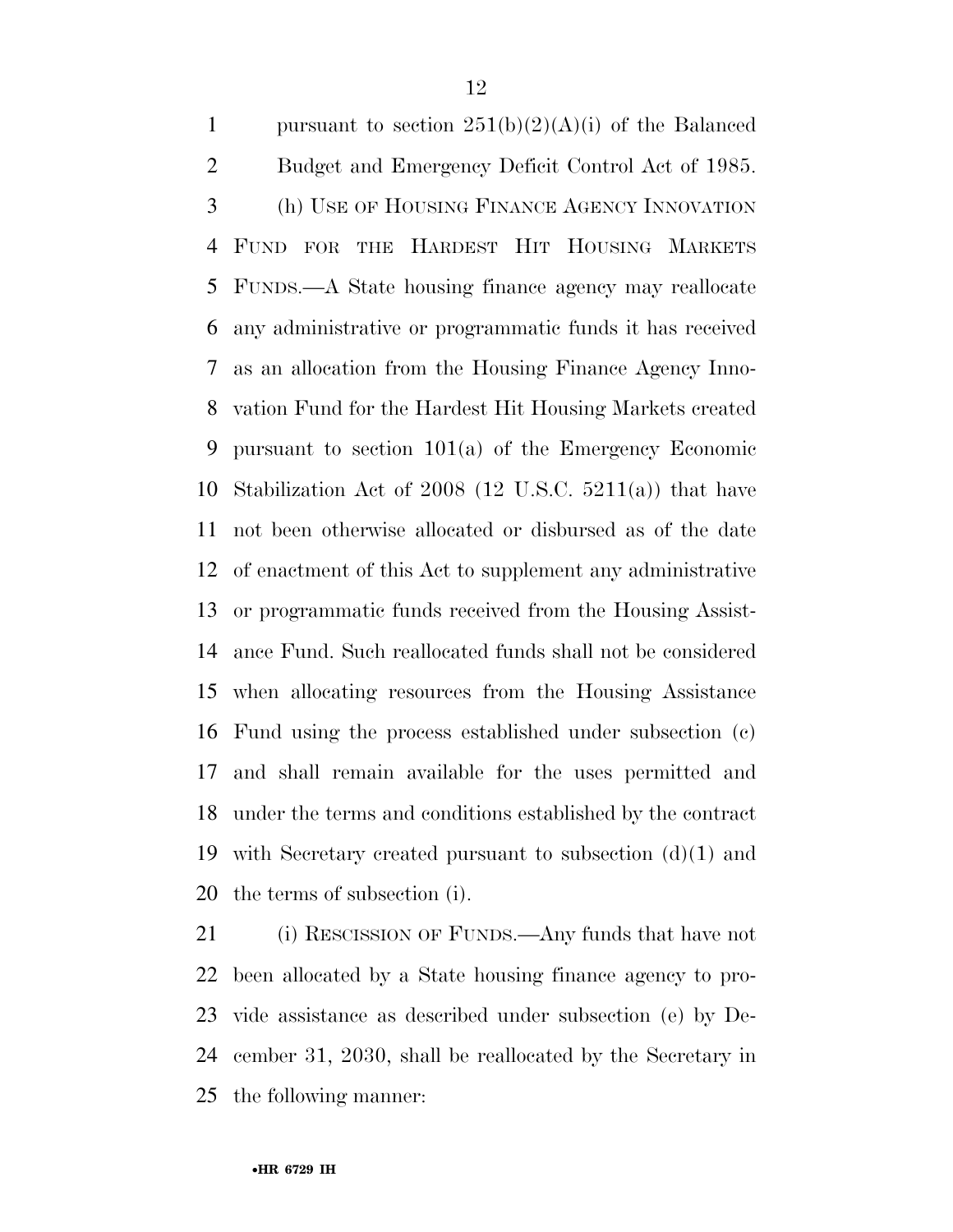(1) Sixty-five percent shall be transferred or credited to the Housing Trust Fund established under section 1338 of the Federal Housing Enter- prises Financial Safety and Soundness Act of 1992 (12 U.S.C. 4568); and

 (2) thirty-five percent shall be transferred or credited to the Capital Magnet Fund under section 1339 of the Federal Housing Enterprises Financial Safety and Soundness Act of 1992 (12 U.S.C. 4569).

 (j) REPORTING REQUIREMENTS.—The Secretary shall provide public reports not less frequently than quar- terly regarding the use of funds provided by the Home- owner Assistance Fund. Such reports shall include the fol- lowing data by State and by program within each State, both for the past quarter and throughout the life of the program—

18 (1) the amount of funds allocated;

(2) the amount of funds disbursed;

- (3) the number of households and individuals assisted;
- 22 (4) the acceptance rate of applicants;

 (5) the type or types of assistance provided to each household;